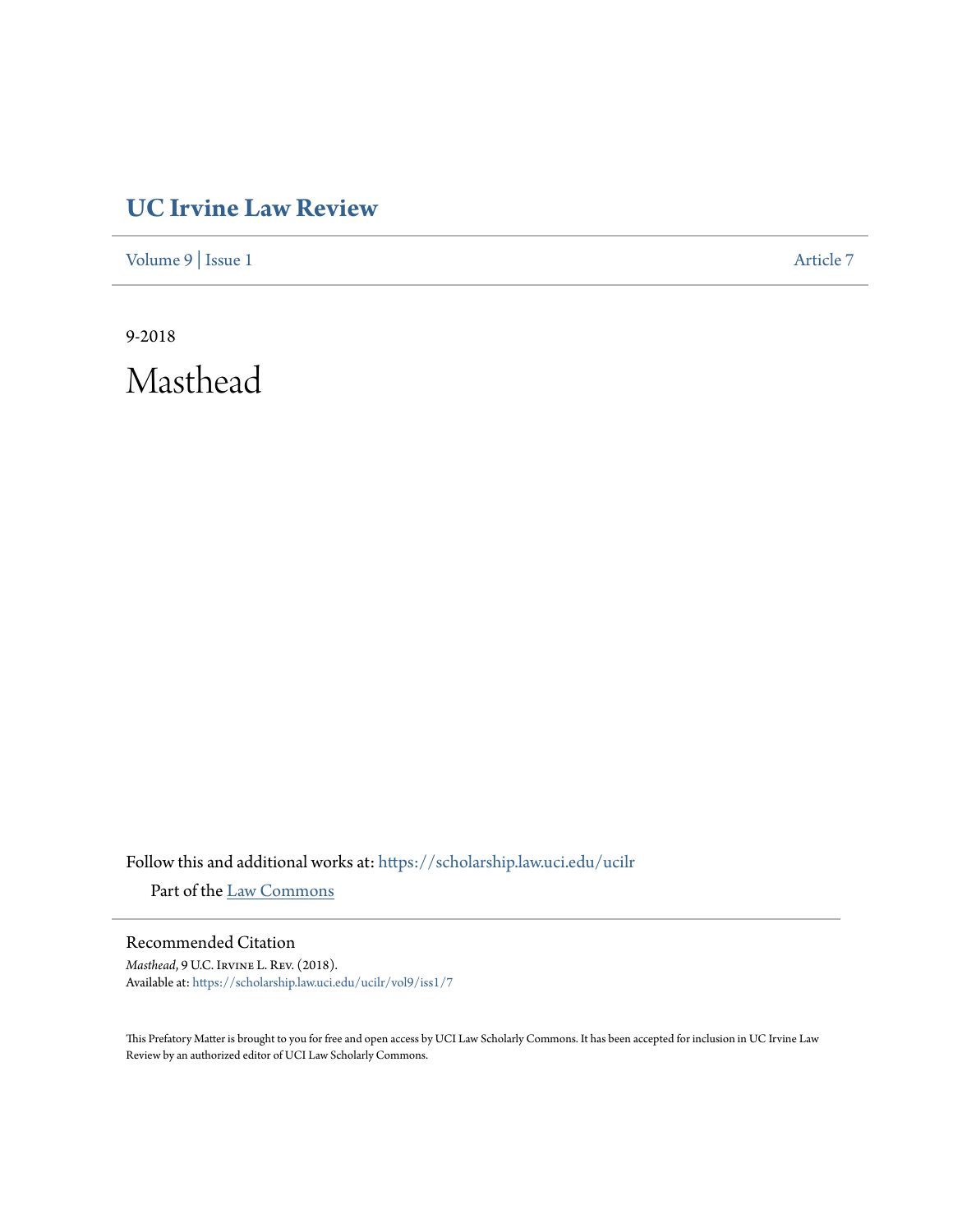# UC Irvine Law Review

VOL. 9 SEPTEMBER 2018 NO. 1

Copyright © 2018 by UC Irvine Law Review

## *Executive Board*

*Editor-in-Chief*  Peter Constable Alter

*Managing Editor Senior Research Editor Senior Articles Editor Senior Notes & Comments Editor* Molly Anderson Daniel J. Ganz Cameron A. Sheldon Tara Teegarden

 *Executive Editors Associate Editors Notes Editors* 

Nikki Allami Chaplin Carmichael Alexandra French Sabrina van der Linden-Gonzales

Jasmin Boodaie Maryam Arshad Ikechukwu Nnadi Mimi Nguyen Gabrielle Massé Justin Fredrick Berchiolli Jennifer E. Pennington Cesar J. Santiago Sarah Mikosz Marcel Budiono Samantha Savoni Hagop Nazarian Ryan Camastra Margaret Chou Edward A. Danielyan Bernice Diaz *Articles Editors* Katherine Fragoso Sung Hyun Song Julia Gaffney Carey Lewis Hughes Mayant Lan Seth A. Lemings Kaitlin Wetz

Deshani Senewiratne Scott Shafer *Production Editor* Karen H. Shin Chris Smallwood Charlene Ariel Sun Michael Thaxter Bianca Valencia Joyce Yu

Mona Goodarzi

*Business & Development Manager*  Tro Iskedjian

## *Staff Editors*

Mackenzie Anderson Parth Jani Kristina Martinez Katherine Rice

Nicole Babaknia John Keeney Alicia Matarese Emily Satifka Kled Baci Kristen C. A. Kido Jedd Mellin Raina Sharma Jumana Bambot Chhaya Kotwani Desiree Murray Vincent Shepherd Nilofar Ashley Becker Sonja Larondelle-Jordan Lauren G. Navarro Richard Shin Nicholas C. Borkowski Connie Lee Yingge Ning Rouzbeh Soleymani Elliot R. Cavnaugh Janista Lee Caleb Nissley Paul P. Strickland Julia T. Chang David Levine Makaela O'Connell Delia Tasky Dion Diederich Sabrina Lim Annie K. Osborn Chris Wang Shanxi Feng Iris Ma Kyoolee Park Heidi E. Wang David J. Hazelton Michael Malakouti Casey T. Powell Jennifer L. K. Y. Wong Rachael M. Heller Noelle Malindzak Dania Qahoush Maryam Meechka

Zomorodian